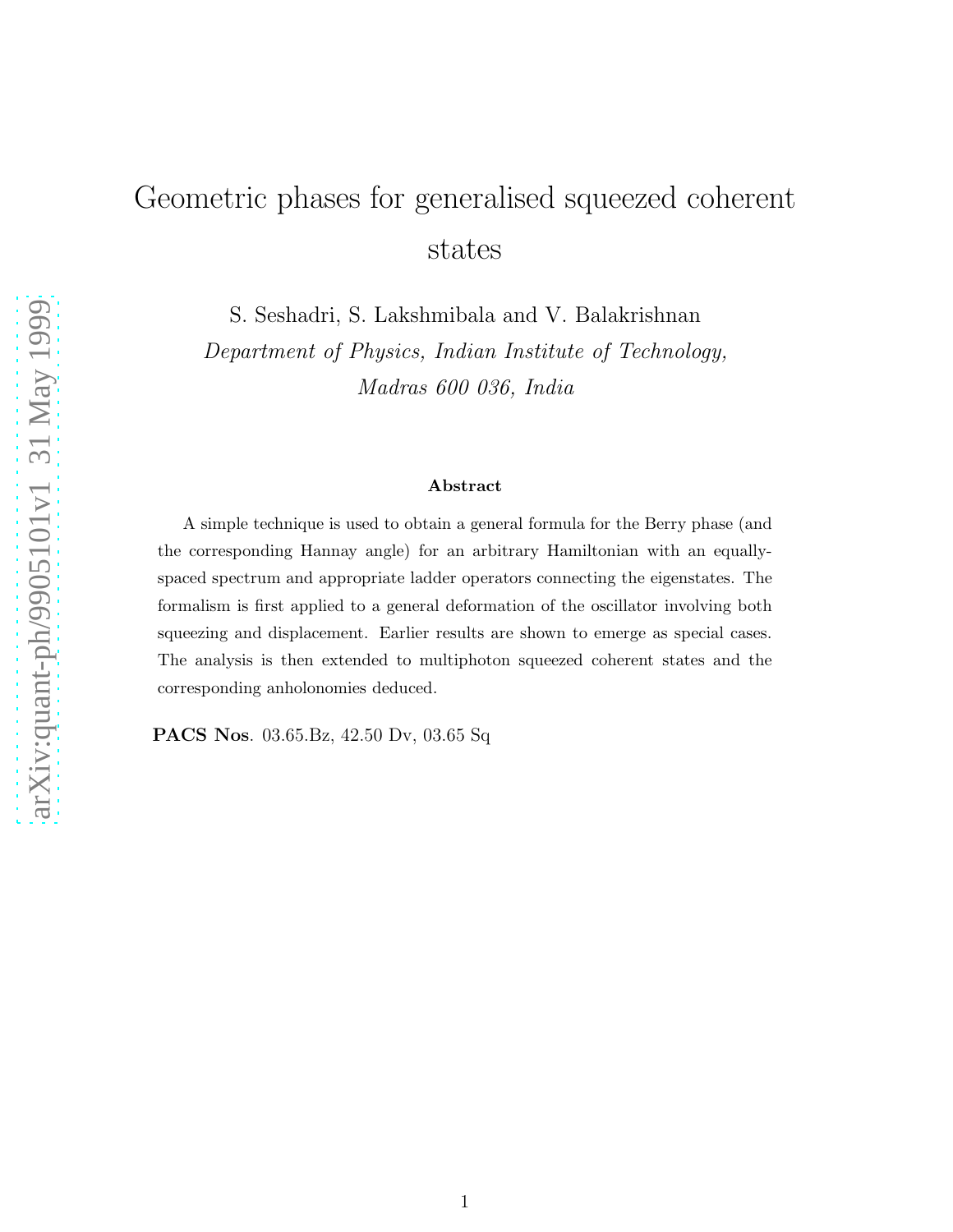## 1 Introduction

Generalised coherent states of various kinds have been discussed in recent years in the literature (see, e.g., [1-7]). These states play an important role in multiphoton processes in quantum optics, and also have applications in quantum measurement theory. A unified description of multiphoton coherent states has been given recently [8]. Many of these states can be identified with eigenstates of Hamiltonians that are essentially number operators in appropriate Fock spaces, so that the corresponding levels are equally spaced. While some of these states have classical properties, others like the 'cat states' [9,10] (eigenstates of  $a^m$ , where a is the annihilation operator) are non-classical. In view of the significance of these states in optics, an investigation of their quantum (and wherever possible, classical) properties is of interest.

An important aspect in this regard is the geometric phase or anholonomy associated with the evolution of these states in certain circumstances. Originally derived by Berry [11] for Hamiltonians with a non-degenerate spectrum under a cyclic, adiabatic variation of parameters, the formalism has been extended to Hamiltonians with a degenerate spectrum [12] as well as non-adiabatic [13] and non-cyclic [14] variation of parameters. Even more general settings for the geometric phase have been pointed out, involving a group-theoretic approach [15] and a quantum-kinematic approach [16].

In terms of physical applications, the geometric phase and its generalizations have attracted a lot of interest in a wide variety of fields (e.g., see [17,18]), especially in quantum and coherent optics. Examples include studies on the effect of the geometric phase on the coherent excitation and photoionization of atoms driven by an intense laser field [19], on the photon statistics of the output field in a degenerate parametric amplifier [20], and on coherent pulse propagation [21]. Recently, it has been shown [22] that the geometric phase arising in the propagation of a single-mode electromagnetic field through a nonlinear medium is sensitive to the photon statistics of the initial field. A measurement of the geometric phase would thus be a way to obtain information on the photon distribution of the field. Other practical applications in optics include the construction of achromatic phase-shifters [23] using the geometric phase for white light phase-stepping interferometry in surface-profile studies [24,25]. It is therefore clear that coherent optics is eminently suited for a practical realization of the geometric phase in various cases, thus providing a valuable probe to study non-classical states of radiation [26].

With this motivation, it is therefore of interest to determine the geometric phase for different kinds of coherent states. In particular, there is a wide class of Hamiltonians whose eigenstates are generalized coherent states, and it is for this class that we calculate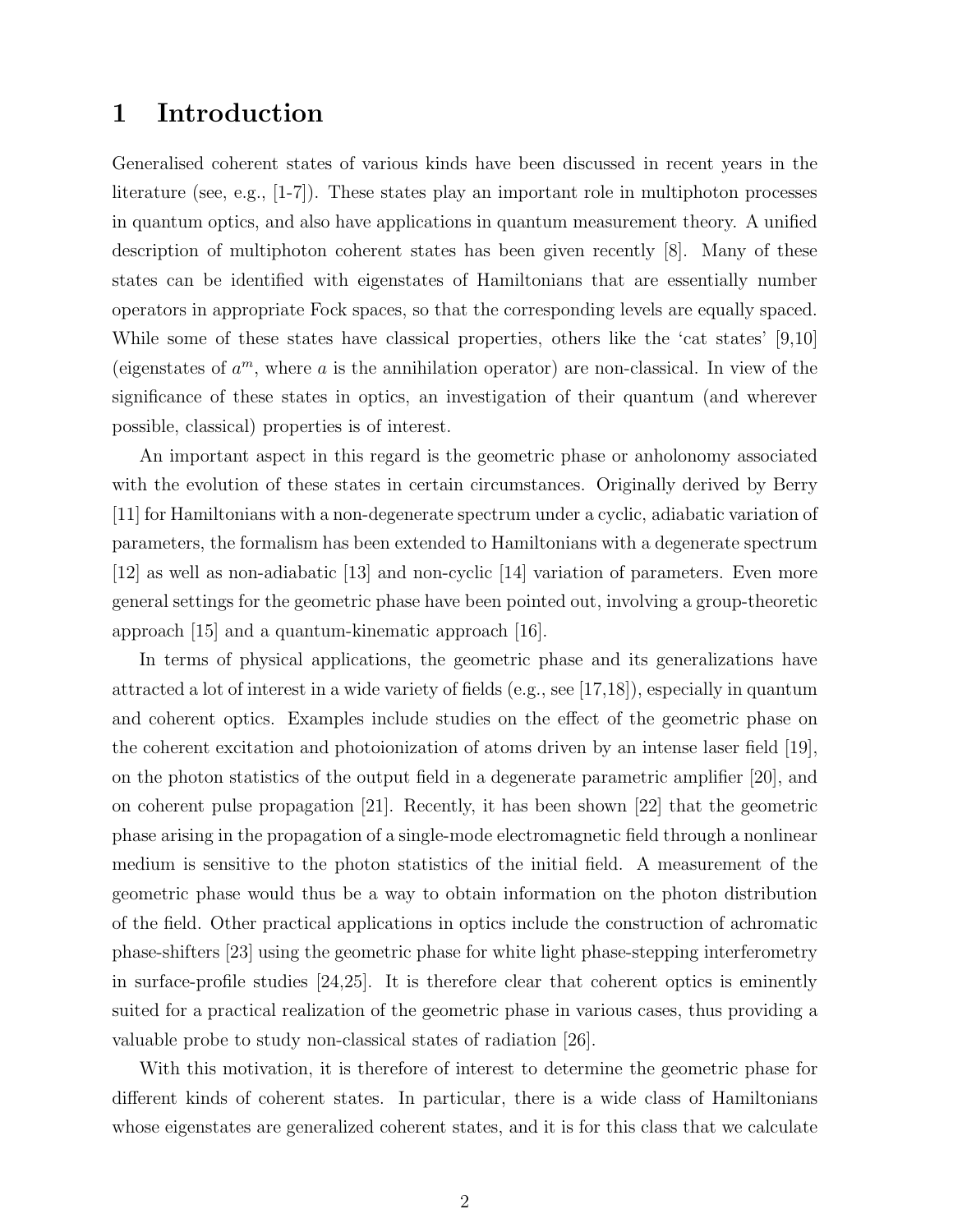the Berry phase. We shall be concerned with the Berry phase in its orginal setting : the cyclic, adiabatic variation of parameters in a Hamiltonian with a discrete, non-degenerate spectrum. Berry's seminal work [11] established a well-known formula for the geometric phase  $\gamma_n$  of the *n* th level, as the line integral of a certain vector field over a closed contour in parameter space. Earlier works on Berry phases in the context of squeezed coherent states [27] make direct use of this formula. In this paper, we adopt a more general approach. We show that for a Hamiltonian system with equally-spaced levels,  $\gamma_n$  is a linear function of n. Hence all the information on the Berry phases of the various eigenstates is contained in the corresponding phases  $\gamma_0$  and  $\gamma_1$  of the ground state and the first excited state, respectively. In turn, this implies that in the semi-classical limit, the anholonomy (the Hannay angle) is simply the difference between  $\gamma_0$  and  $\gamma_1$ . This relationship simplifies enormously the computation of the semi-classical anholonomy, besides clarifying exactly why the latter vanishes in some cases, although the corresponding Berry phase does not.

The plan of the paper is as follows. In Sec. 2 we derive the linear relationship mentioned above between  $\gamma_n, \gamma_0$  and  $\gamma_1$ . In Sec. 3 we use this to obtain an explicit expression for  $\gamma_n$  for the generalized harmonic oscillator coherent states, and show how earlier results follow as special cases. Finally, in Sec. 4 we extend the discussion to sets of multiphoton coherent states built up from the squeezed vacuum ground state. Section 5 contains some concluding remarks.

## 2 General formula for  $\gamma_n$  for equally-spaced levels

We begin with the simple observation that the geometric phase is specific to the actual system under consideration, in the following sense : in a given Hamiltonian, a clear identification must first be made of the actual dynamical (or 'fast') variables r versus the adiabatic, externally varied 'slow' variables **R**. In this sense, the Hamiltonian  $H_1 =$  $\hbar \omega (a^{\dagger }a+\frac{1}{2}% )^{2}+a^{{\dagger }a}^{2}+b^{^{\prime }a}^{2}+b^{^{\prime }a}^{2}+b^{^{\prime }a}^{2}+b^{^{\prime }a}^{2}+b^{^{\prime }a}^{2}+b^{^{\prime }a}^{2}+b^{^{\prime }a}^{2}+b^{^{\prime }a}^{2}+b^{^{\prime }a}^{2}+b^{^{\prime }a}^{2}+b^{^{\prime }a}^{2}+b^{^{\prime }a}^{2}+b^{^{\prime }a}^{2}+b^{^{\prime }a}^{2}+b^{^{\prime }a}^{2}+b^{^$  $\frac{1}{2}$ ) (where **r** comprises a and  $a^{\dagger}$ , **R** is represented by the single parameter  $\omega$ , and  $[a, a^{\dagger}] = 1$  is not identical, a priori, to the Hamiltonian  $H_2 = p^2/(2m) + \frac{1}{2}m\omega^2 q^2$ (where **r** comprises q and p, **R** stands for m and  $\omega$ , and  $[q, p] = i\hbar$ ). Of course,  $H_2$  may be re-written in the form  $H_2 = \hbar \omega [a^{\dagger}(\mathbf{R})a(\mathbf{R}) + \frac{1}{2}]$  by defining the parameter-dependent operators  $a(\mathbf{R}) = (m\omega/2\hbar)^{1/2}q + i(2m\omega\hbar)^{-1/2}p$  and its hermitian conjugate  $a^{\dagger}(\mathbf{R})$ . Their commutator turns out to be  $[a(\mathbf{R}), a^{\dagger}(\mathbf{R})] = 1$  for all **R**, and it is this invariance of the operator algebra that makes it convenient to *analyse* the Hamiltonian  $H_2$  using its representation in terms of  $a(\mathbf{R})$  and  $a^{\dagger}(\mathbf{R})$ . Our approach is essentially based on this property adapted to more general cases, as we shall see. We mention in passing that the distinction drawn above between different Hamiltonians (exemplified here by  $H_1$  and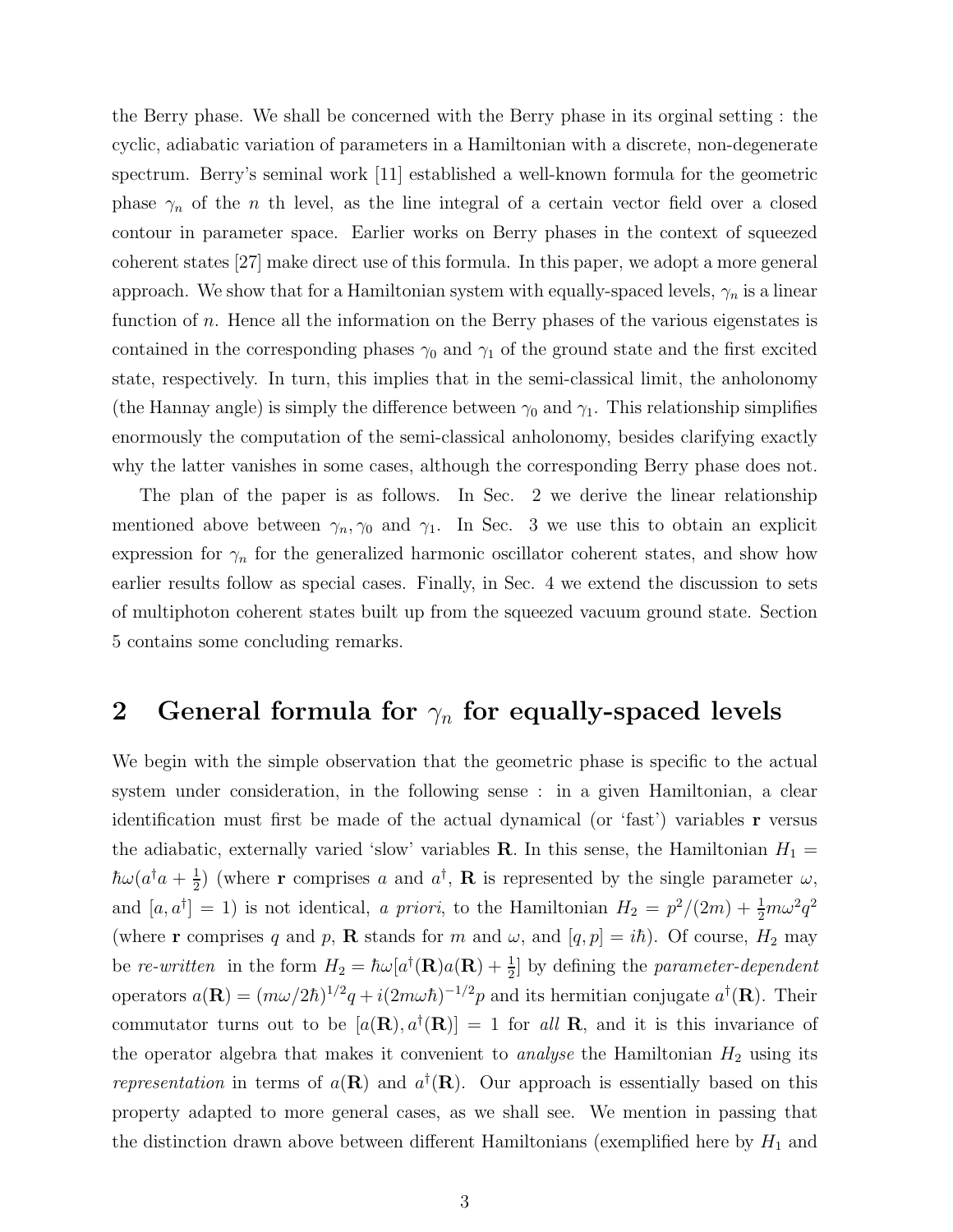$H_2$ ) is what is essentially responsible for the fact [28] that a canonical transformation can convert (wholly or partly) a geometric phase into a dynamical phase, or vice versa.

Consider a Hamiltonian  $H(\mathbf{R})$  with equally-spaced, non-degenerate eigenvalues, where R denotes the set of 'external' parameters to be varied adiabatically in some physical range. A form for  $H(\mathbf{R})$  which describes all the systems of interest to us is given (up to constants) by the hermitian operator

$$
H(\mathbf{R}) = G^{\dagger}(\mathbf{R}) X(\mathbf{R}) G(\mathbf{R})
$$
\n(1)

where  $X(\mathbf{R})$  is a positive-definite, hermitian operator, together with the equal-time commutation relation

$$
\left[X(\mathbf{R})G(\mathbf{R}), G^{\dagger}(\mathbf{R})\right] = 1\tag{2}
$$

on a suitable Hilbert space of states, for every **R**. For the standard oscillator,  $G = a$ while  $X$  is a multiple of the unit operator. In more general instances, as in the case of Hamiltonians whose eigenstates are certain coherent states [8], X may be a non-trivial function of  $a^{\dagger}a$ . Equation (2) leads to  $[XG, H] = XG$  and  $[G^{\dagger}, H] = -G^{\dagger}$  for every **R**. It is then readily deduced that the spectrum of  $H(\mathbf{R})$  is the set of non-negative integers, i.e., there exists normalized eigenstates  $|n, \mathbf{R}\rangle$  such that

$$
H(\mathbf{R}) |n, \mathbf{R}\rangle = n |n, \mathbf{R}\rangle, (n = 0, 1, 2, \ldots). \tag{3}
$$

Further, since  $XG$  and  $G^{\dagger}$  act as lowering and raising operators, respectively, we have

$$
X(\mathbf{R}) G(\mathbf{R}) |0, \mathbf{R} \rangle = 0,
$$
\n(4)

$$
X(\mathbf{R}) G(\mathbf{R}) |n, \mathbf{R} \rangle = c_n |n - 1, \mathbf{R} \rangle,
$$
\n(5)

and

$$
G^{\dagger}(\mathbf{R})|n,\mathbf{R}\rangle = d_n|n+1,\mathbf{R}\rangle,\tag{6}
$$

where the time-independent constants  $c_n$  and  $d_n$  can be determined if we know also the commutators  $[G, G^{\dagger}]$  and  $[G, X]$ . We note in passing that Eq.(2) implies that  $[G, G^{\dagger} X] = 1$ so that we could also have chosen G as the lowering operator and  $G^{\dagger}X$  as the corresponding raising operator. However, we shall use the choice made earlier, as it is more convenient for the calculations to be presented in Sec. 4.

Let the parameter  $\bf{R}$  be varied adiabatically and cyclically with a time period  $T$ . Denoting by  $|n, \mathbf{R}\rangle$  the n th eigenstate at  $t = 0$  and by  $|n, \mathbf{R}\rangle_T$  the state to which it evolves at time  $T$ , we have

$$
|n, \mathbf{R}\rangle_T = \exp\left[i\gamma_n - \frac{i}{\hbar} \int_0^T E_n(\mathbf{R}(t)) dt\right] |n, \mathbf{R}\rangle \tag{7}
$$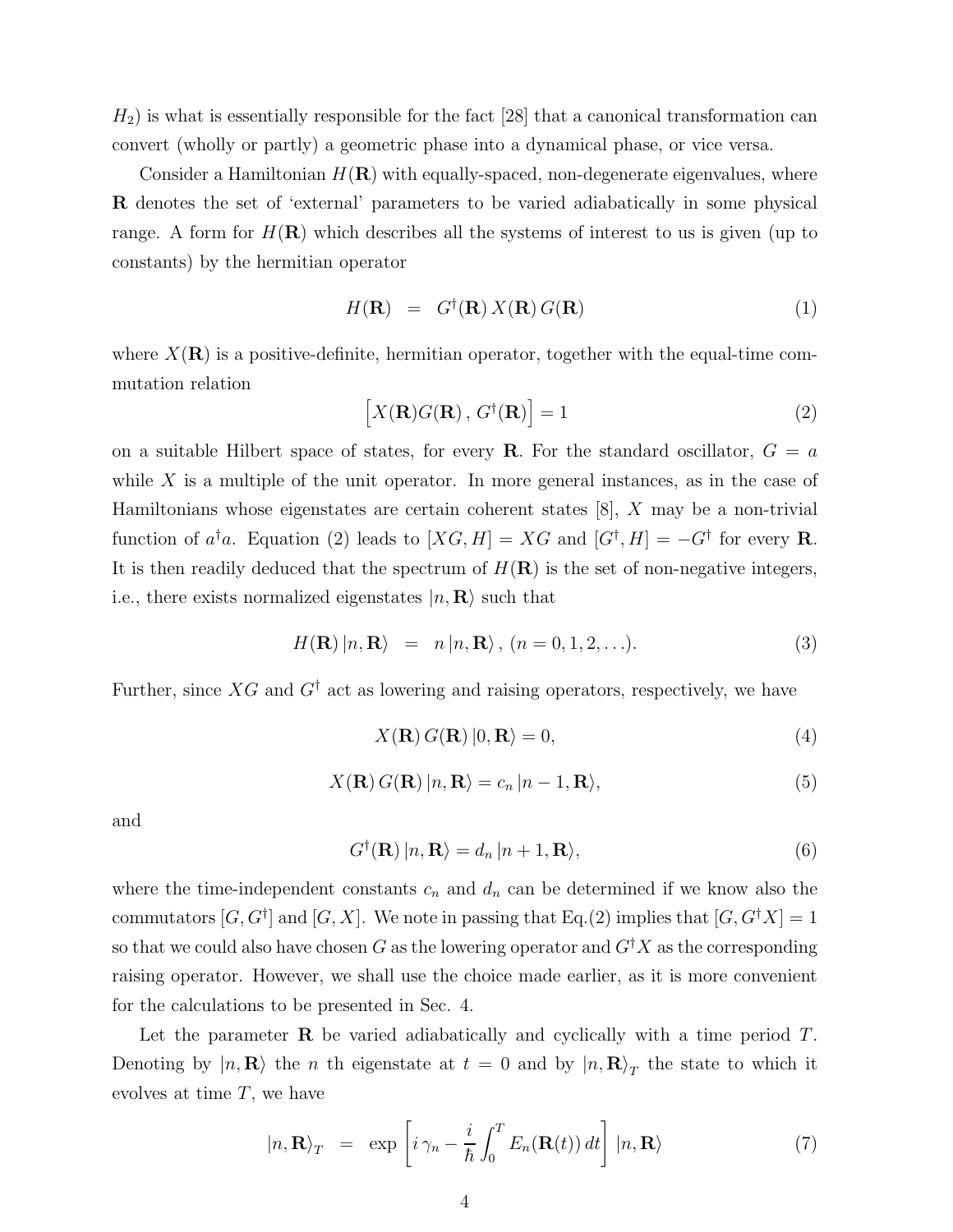where  $E_n(\mathbf{R})$  is the corresponding eigenvalue of the Hamiltonian  $H(\mathbf{R})$ . Using Eq.(3), we have in the present instance

$$
|n, \mathbf{R}\rangle_T = \exp\left[i\gamma_n - \frac{inT}{\hbar}\right] |n, \mathbf{R}\rangle, \tag{8}
$$

keeping in mind that  $\mathbf{R}(0) = \mathbf{R}(T)$ . The Berry phase  $\gamma_n$  is given by [11]

$$
\gamma_n = i \oint \langle n, \mathbf{R} | (\nabla_\mathbf{R} | n, \mathbf{R} \rangle) \cdot d\mathbf{R}
$$
\n(9)

where the integral runs over a closed contour in parameter space. Analogous to  $Eq.(8)$ , we have also

$$
|n-1, \mathbf{R}\rangle_T = \exp\left[i\,\gamma_{n-1} - \frac{i(n-1)T}{\hbar}\right] |n-1, \mathbf{R}\rangle. \tag{10}
$$

But  $X(\mathbf{R})G(\mathbf{R})$  is the lowering operator for each value of **R**, so that at time T we must have

$$
(X(\mathbf{R}) G(\mathbf{R}))_T |n, \mathbf{R}\rangle_T = c_n |n-1, \mathbf{R}\rangle_T ,
$$
\n(11)

where we have denoted by  $(X(\mathbf{R}) G(\mathbf{R}))_T$  the annihilation operator at time T. However, we now recall that  $c_n$  does not depend on t, as it is determined by the equal-time commutators  $[G, G^{\dagger}]$  and  $[G, X]$ . Substituting from Eqs.(8) and (10) for the kets in Eq.(11), we find that  $(XG)_T$  must be given by

$$
(X(\mathbf{R}) G(\mathbf{R}))_T = X(\mathbf{R}) G(\mathbf{R}) \exp \left[ i \left( \gamma_{n-1} - \gamma_n + \frac{T}{\hbar} \right) \right]. \tag{12}
$$

As this operator relation holds good for every n, it follows immediately that  $(\gamma_n - \gamma_{n-1})$ must be independent of  $n$ . In other words,

$$
\gamma_n = \gamma_0 + n(\gamma_1 - \gamma_0),\tag{13}
$$

which is also consistent with the requirement that  $[(X(\mathbf{R})G(\mathbf{R}))_T]^n$  acting on  $|n, \mathbf{R}\rangle_T$ yield the state  $|0, \mathbf{R}\rangle_T$ . We note that the formula obtained for  $\gamma_n$  is only contingent on the existence of (i) an equally-spaced spectrum, and (ii) raising and lowering operators connecting the eigenstates. The corresponding classical anholonomy is the Hannay angle (the shift in the angle variable), for which the familiar semi-classical connection gives the formula [29]  $\Delta \theta = -\partial \gamma_n / \partial n$ . From Eq.(13), we have therefore

$$
\Delta \theta = \gamma_0 - \gamma_1. \tag{14}
$$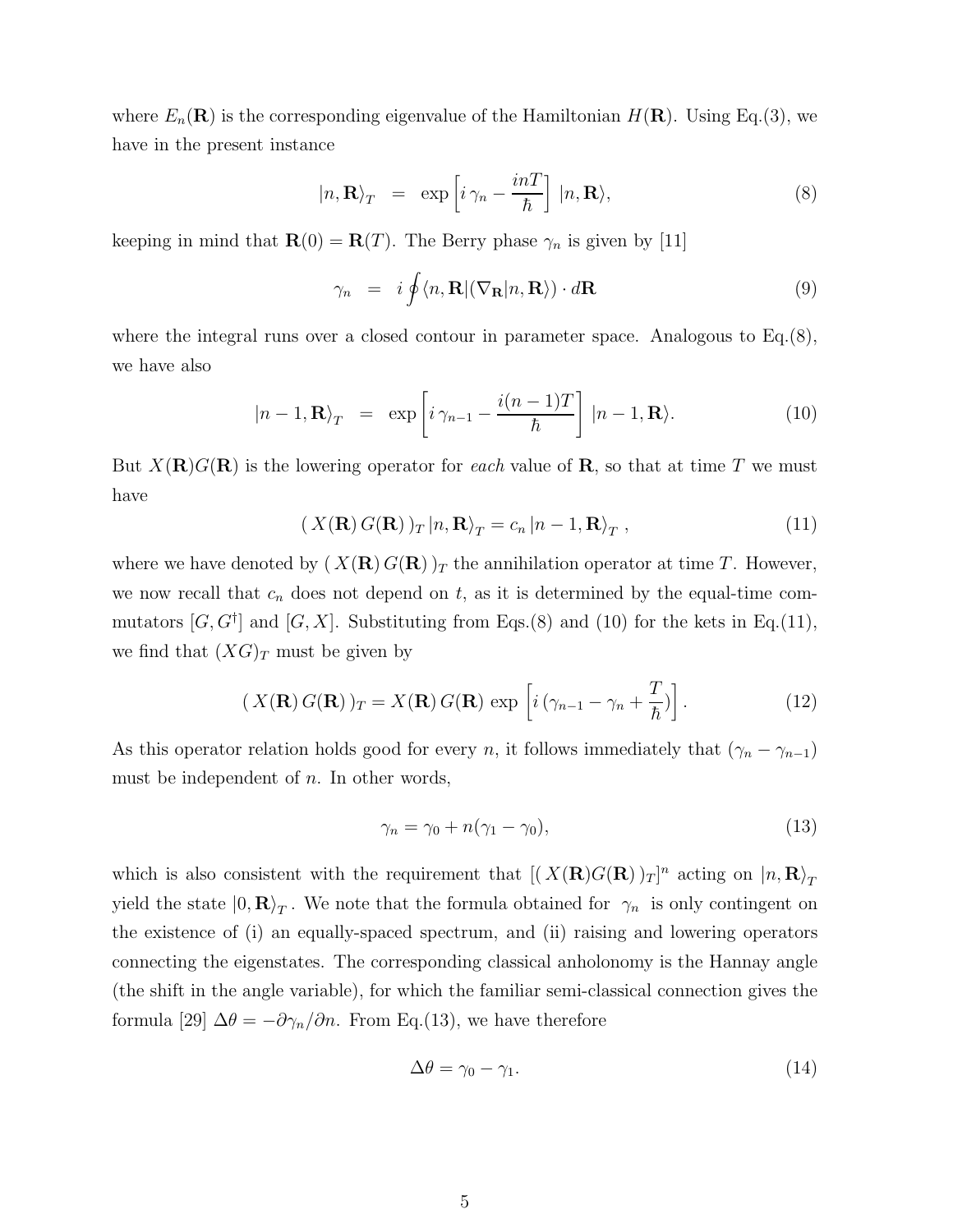## 3 Anholonomies for squeezed coherent states

The following results are well known [29,30] : the Berry phase  $\gamma_n = 0$  for the linear harmonic oscillator with Hamiltonian  $p^2/(2m) + \frac{1}{2}m\omega^2 q^2$  or  $\hbar\omega(a^\dagger a + \frac{1}{2}m\omega^2 a^\dagger a)$  $(\frac{1}{2})$ , under the variation of the parameters m and  $\omega$ , but the generalized oscillator with a cross-term  $(pq + qp)$ may have  $\gamma_n \neq 0$ . Classically, the quadratic Hamiltonian  $Ap^2 + 2Bpq + Cq^2$  has a nonvanishing Hannay angle if and only if there is also a rotation of the axes of the ellipse in the  $(q, p)$  plane under the adiabatic, cyclic variation of A, B and C : mere translation of its centre and scaling of its axes lead to  $\Delta\theta = 0$ . Turning to coherent states [27], for the displaced oscillator with Hamiltonian  $\hbar\omega[(a^{\dagger}-\alpha^*)(a-\alpha)+1/2]$ , whose ground state is a coherent state, one finds  $\gamma_n \neq 0$ , but  $\Delta\theta = 0$ , under the adiabatic variation of the complex parameter  $\alpha$ . However, if one considers *squeezed* coherent states,  $\Delta\theta \neq 0$  under the adiabatic variation of the squeezing parameter  $\beta$ .

We now consider the general deformation of the oscillator Hamiltonian that includes the foregoing as special cases. Let

$$
H' = \frac{p^2}{2m} + \frac{1}{2}m\omega^2 q^2 = \hbar\omega(a^\dagger a + \frac{1}{2})
$$
 (15)

(where the dependence of a and  $a^{\dagger}$  on the parameters m and  $\omega$  is implicit). Transforming  $H'$  with the squeezing operator [31]

$$
S(\beta, \beta^*) = \exp\left(\frac{\beta a^{\dagger^2} - \beta^* a^2}{2}\right) \quad (\beta \in \mathcal{C}) \tag{16}
$$

and the displacement operator

$$
D(\alpha, \alpha^*) = \exp(\alpha a^\dagger - \alpha^* a), \ (\alpha \in \mathcal{C}) \tag{17}
$$

we have the Hamiltonian

$$
H = D(\alpha, \alpha^*) S(\beta, \beta^*) H' S^{\dagger}(\beta, \beta^*) D^{\dagger}(\alpha, \alpha^*) . \qquad (18)
$$

Let  $\{|n\rangle\}(n=0,1,2,...)$  denote the eigenstates of H', and  $\mathcal{H}_0$  the Fock space spanned by these states. We note that both  $S(\beta, \beta^*)$  and  $D(\alpha, \alpha^*)$  are unitary operators in  $\mathcal{H}_0$ . Comparing Eq.  $(18)$  with Eq.  $(1)$  we identify the operators

$$
G(\mathbf{R}) = D S a S^{\dagger} D^{\dagger}, \quad X(\mathbf{R}) = 1 \tag{19}
$$

where

$$
\mathbf{R} = \{m, \omega, \alpha = \alpha_1 + i\alpha_2, \beta = \beta_1 + i\beta_2\}.
$$
 (20)

Moreover

$$
[G(\mathbf{R}), G^{\dagger}(\mathbf{R})] = 1
$$
\n(21)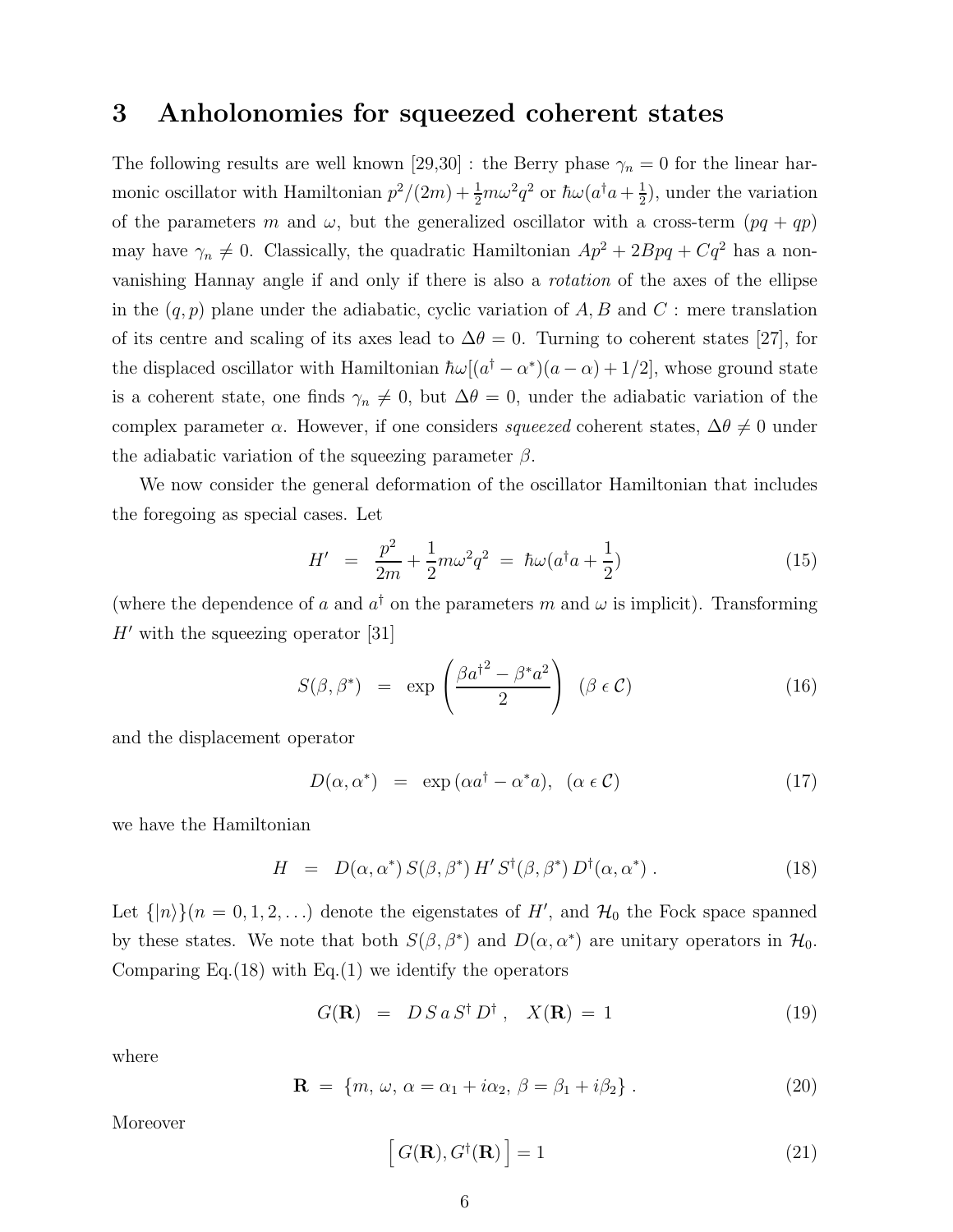in this case. Also

$$
H(\mathbf{R}) |n, \mathbf{R}\rangle = \hbar \omega (n + \frac{1}{2}) |n, \mathbf{R}\rangle, \tag{22}
$$

where

$$
|n, \mathbf{R}\rangle = D(\alpha, \alpha^*) S(\beta, \beta^*) |n\rangle , n = 0, 1, 2, ....
$$
 (23)

Therefore, under an adiabatic, cyclic variation of the six real parameters comprising **R**, the Berry phase and Hannay angle are given by Eqs.(13) and (14) respectively. Hence we have merely to compute explicitly the quantities

$$
\gamma_0 = i \oint \langle 0, \mathbf{R} | \nabla_\mathbf{R} | 0, \mathbf{R} \rangle \cdot d\mathbf{R}
$$
 (24)

and

$$
\gamma_1 = i \oint \langle 1, \mathbf{R} | \nabla_\mathbf{R} | 1, \mathbf{R} \rangle \cdot d\mathbf{R} . \tag{25}
$$

(The gradient is understood to act on the ket to its right.) Now  $\langle 1, \mathbf{R} | \nabla_{\mathbf{R}} | 1, \mathbf{R} \rangle$  can be simplified by noting that  $|1, \mathbf{R}\rangle = G^{\dagger}(\mathbf{R}) |0, \mathbf{R}\rangle, \langle 1, \mathbf{R}| = \langle 0, \mathbf{R}| G(\mathbf{R})$ . Moreover, using the fact that  $[G(\mathbf{R}), G^{\dagger}(\mathbf{R})] = 1$  in this case, and that  $G(\mathbf{R}) |0, \mathbf{R} \rangle = 0$ , we find

$$
\langle 1, \mathbf{R} | \nabla_{\mathbf{R}} | 1, \mathbf{R} \rangle = \langle 0, \mathbf{R} | \nabla_{\mathbf{R}} | 0, \mathbf{R} \rangle + \langle 0, \mathbf{R} | \left[ G(\mathbf{R}), \left( \nabla_{\mathbf{R}} G^{\dagger}(\mathbf{R}) \right) \right] | 0, \mathbf{R} \rangle. \tag{26}
$$

Therefore

$$
\gamma_1 = \gamma_0 + i \oint \langle 0, \mathbf{R} | \left[ G(\mathbf{R}), \left( \nabla_{\mathbf{R}} G^{\dagger}(\mathbf{R}) \right) \right] | 0, \mathbf{R} \rangle \cdot d\mathbf{R} . \tag{27}
$$

The emergence of the first term  $(\gamma_0)$  on the right-hand side is entirely a consequence of the commutation relation  $[G, G^{\dagger}] = 1$ . (In Sec. 4, we shall see what happens when  $X \neq 1$ ,  $[G, G^{\dagger}] \neq 1$ . To evaluate the commutator in Eq.(27), it is helpful to use the fact that Eq.  $(19)$  can be reduced to the explicit expression [16]

$$
G(\mathbf{R}) = (a - \alpha) \cosh|\beta| - (a^{\dagger} - \alpha^*) \frac{\beta}{|\beta|} \sinh|\beta|. \tag{28}
$$

Carrying out the calculations involved (the salient features are given in the Appendix), we arrive finally at the following results. It turns out that variations in m and  $\omega$  are both included in that of the single parameter

$$
\lambda = \ln(m\omega). \tag{29}
$$

Moreover, there occurs a natural separation of the contributions of the squeezing and displacement parameters to the Berry phase  $\gamma_n$  acquired by  $|n, \mathbf{R}\rangle$ . We find

$$
\gamma_n = \gamma_n^{(D)} + \gamma_n^{(S)} \tag{30}
$$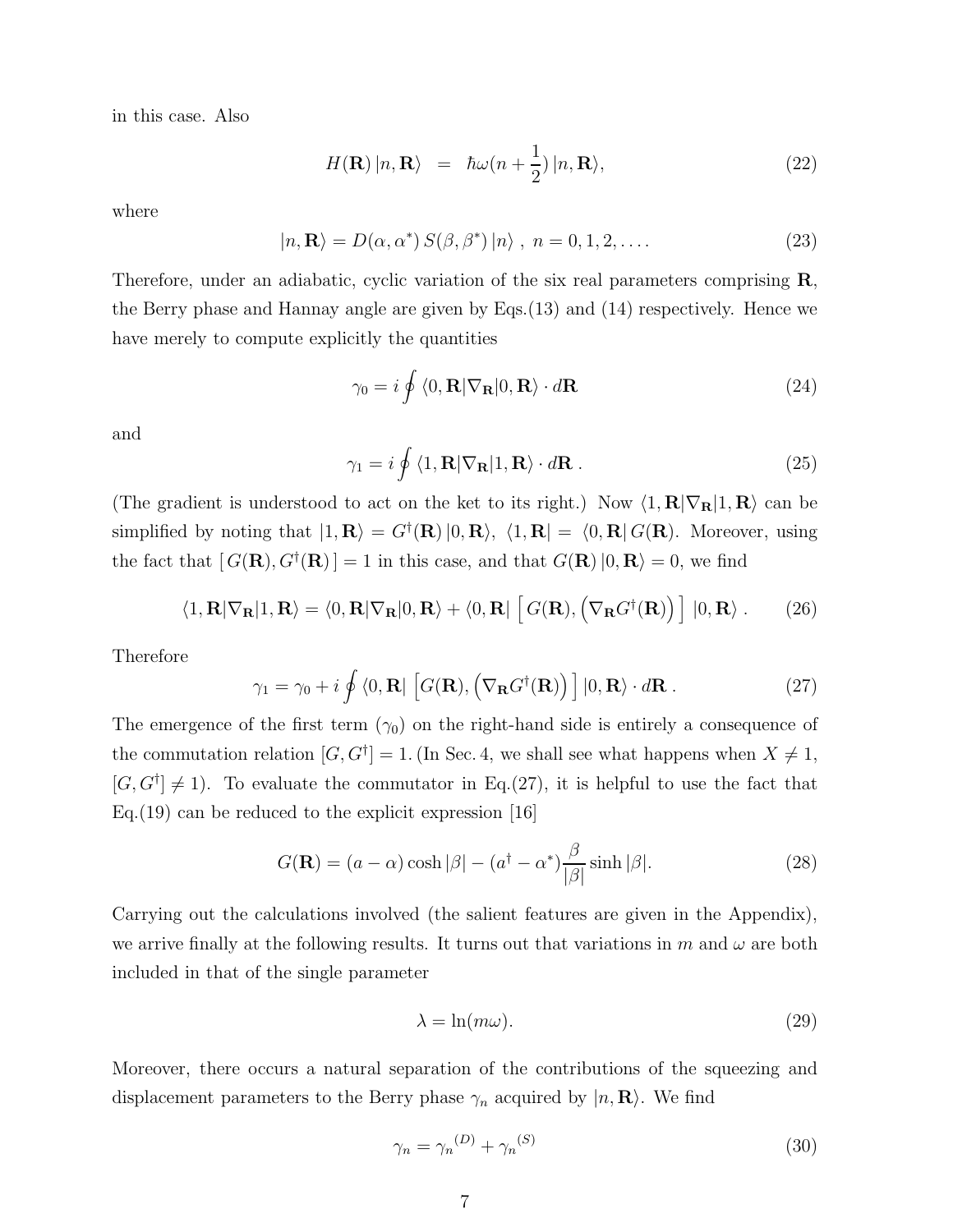with

$$
\gamma_n^{(D)} = \oint \left( \alpha_2 \, d\alpha_1 - \alpha_1 \, d\alpha_2 - \alpha_1 \alpha_2 \, d\lambda \right) \tag{31}
$$

and

$$
\gamma_n^{(S)} = (n + \frac{1}{2}) \oint \left( \frac{\sinh |\beta|}{|\beta|} \right)^2 (\beta_2 d\beta_1 - \beta_1 d\beta_2) - \frac{\beta_2}{|\beta|} \sinh |\beta| \cosh |\beta| d\lambda , \qquad (32)
$$

where  $\oint$  stands for the integral over the closed contour traversed in the space of the six parameters R. We are now ready to read off a number of special cases.

(i)  $\alpha = constant, \ \beta = constant, \ m \ and \ \omega \ varied: It is evident that \ \gamma_n = 0, \text{ and hence}$  $\Delta\theta = 0$ , in this case. Varying m and  $\omega$  does not produce a geometric phase, as the variation appears as a perfect differential,  $d(\ln m\omega)$ . The original oscillator corresponds to the trivial case  $\alpha = 0, \beta = 0$ .

(ii)  $\beta = constant$ : In this case (which includes  $\beta = 0$ , or no squeezing) we have a non-vanishing Berry phase which is just  $\gamma_n = \gamma_n^{(D)}$ , but this is *n*-independent, so that the Hannay angle  $\Delta\theta = 0$ . This remains so, of course, even if m and  $\omega$  are also kept constant, and  $(\alpha_1, \alpha_2)$  alone are varied, as found in Ref. [27]. Writing  $\gamma_n$  as the line integral of a vector potential [11], it is evident that this latter case ( $\lambda$  = constant) implies a vector potential **A** with components  $(\alpha_2, -\alpha_1, 0)$  along the  $\alpha_1, \alpha_2$  and  $\lambda$  directions. The corresponding "magnetic field"  $V = \nabla_R \times A$  is therefore a *uniform* field along the  $\lambda$ direction; the Berry phase is thus equal, in magnitude, to twice the area enclosed by the loop in the  $(\alpha_1, \alpha_2)$  plane. On the other hand if  $\lambda$  is also varied along with  $\alpha_1$  and  $\alpha_2$ , the vector potential  $\mathbf{A} = (\alpha_2, -\alpha_1 - \alpha_1 \alpha_2)$ . It is interesting to note how the variation in  $\lambda$  gets coupled to the displacement parameters  $\alpha_1$  and  $\alpha_2$ . The field **V** now involves a singular source over and above the earlier uniform field : a line singularity ("anti-vortex") along the  $\lambda$ -axis, with winding number equal to -1.

 $(iii) \alpha = constant$ : In this case (which includes  $\alpha = 0$ , or no displacement) we have an n-dependent Berry phase, and therefore a non-zero  $\Delta\theta$ . This remains true if  $\lambda$  is also kept constant and only  $\beta_1, \beta_2$  are varied [27]. Then

$$
\gamma_n = -\left(n + \frac{1}{2}\right) \oint \sinh^2 |\beta| \, d\left(\arg \beta\right) \tag{33}
$$

corresponding to a magnetic field normal to the  $\beta$ -plane of magnitude  $(n+\frac{1}{2})$  $\frac{1}{2}$ ) sinh(2| $\beta$ |)/| $\beta$ |. We note also that a non-vanishing  $\gamma_n$  occurs if  $\beta_1$  and  $\lambda$  alone are varied, provided the *imaginary* part  $\beta_2$  of the squeezing parameter  $\beta$  is non-zero. In this connection, it is useful to note that the Hamiltonian  $\hbar \omega S(\beta, \beta^*)$   $(a^{\dagger}a + 1/2) S^{\dagger}(\beta, \beta^*)$  corresponding to pure squeezing can be written, in terms of the original oscillator operators  $q$  and  $p$ , as  $Ap^{2} + B(pq + qp) + Cq^{2}$ , with

$$
A = \frac{1}{2m} [\cosh^2 |\beta| + \sinh^2 |\beta| + 2\frac{\beta_1}{|\beta|} \cosh |\beta| \sinh |\beta|], \tag{34}
$$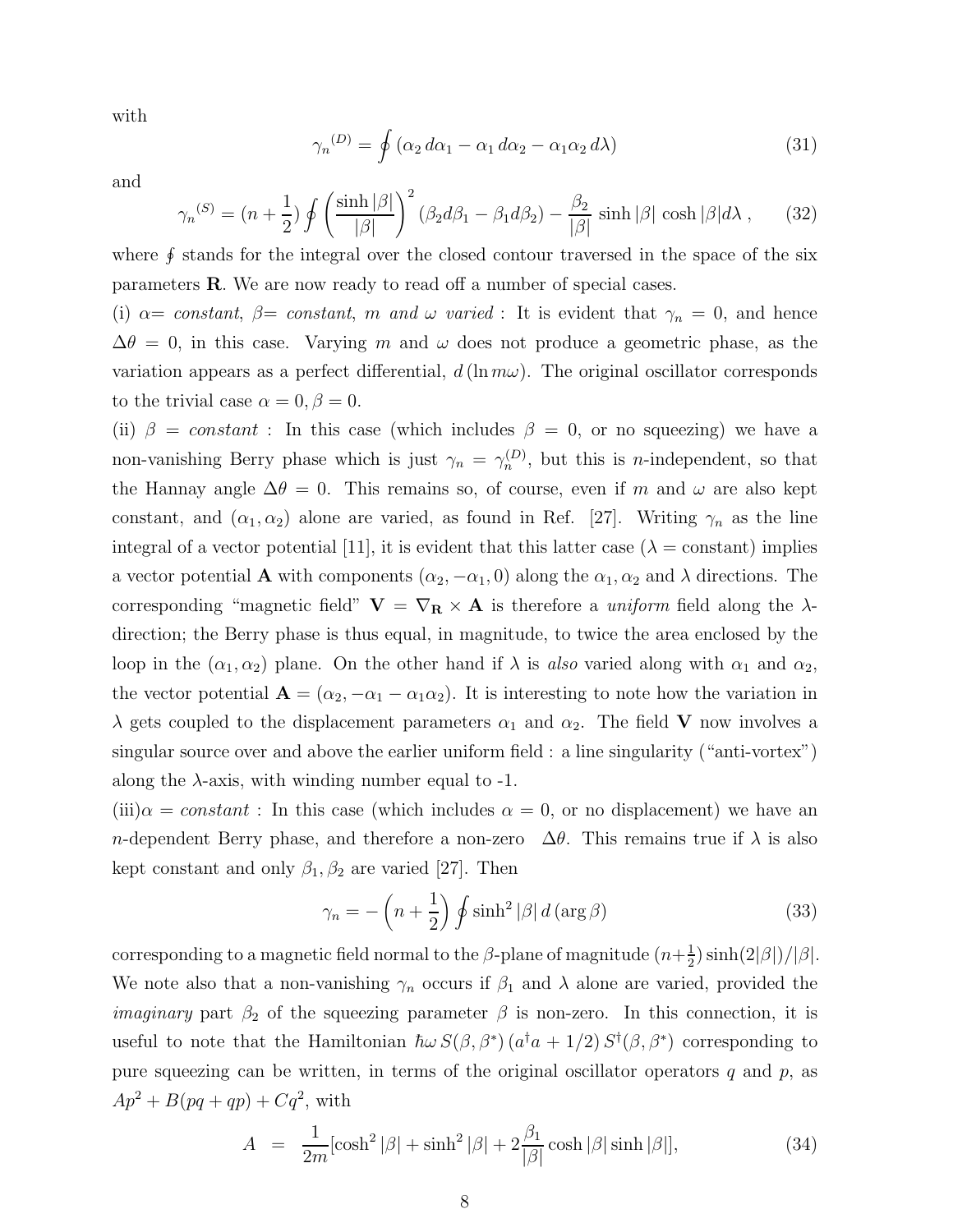$$
B = -\frac{\beta_2}{|\beta|} \cosh |\beta| \sinh |\beta|,
$$
\n(35)

$$
C = \frac{m\omega^2}{2} [\cosh^2|\beta| + \sinh^2|\beta| - 2\frac{\beta_1}{|\beta|}\cosh|\beta|\sinh|\beta|].
$$
 (36)

## 4 Anholonomies for multiphoton squeezed coherent states

We turn now to the application of our formalism to Hamiltonians based on multiphoton coherent states. To be specific, we consider the eigenstates of the square of the annihilation operator. We begin with the observation [8] that the commutation relation

$$
\left[\frac{1}{2}(1+a^{\dagger}a)^{-1}a^2, a^{\dagger}^2\right] = 1\tag{37}
$$

is valid on the even subspace  $\mathcal{H}_1 = \{span|2n\rangle; n = 0, 1, \ldots\}$  of  $\mathcal{H}_0$ . (It is in fact valid on  $\mathcal{H}_0$  – span|1), but for our present purposes we restrict attention to  $\mathcal{H}_1$ ). Comparing Eq.(37) with Eq.(2), we identify the raising and lowering operators  $G^{\dagger}$  and XG according to

$$
G^{\dagger} = a^{\dagger^2}, \ X = \frac{1}{2}(1 + a^{\dagger}a)^{-1}.
$$
 (38)

The 'Hamiltonian'  $G^{\dagger} X G$  itself is easily verified to have matrix elements identical to those of  $a^{\dagger}a/2$ , as one might have anticipated. However, it is not this Hamiltonian in which we are interested, but rather in the anholonomies associated with its deformations which have generalized coherent and/or squeezed states (eigenstates of  $X\overline{G}$ ) as their ground states.

We therefore define the corresponding displacement operator

$$
D(\alpha, \alpha^*) = \exp(\alpha G^{\dagger} - \alpha^* X G). \tag{39}
$$

The state  $D |0\rangle$  is then an eigenstate of XG with eigenvalue  $\alpha$ . The next step is to attempt to construct a Hamiltonian  $D(G^{\dagger} X G) D^{-1}$  whose ground state would be the coherent state  $D |0\rangle$  (rather than the vacuum  $|0\rangle$ ), so that we may proceed as in Sec. 3 to investigate the associated anholonomies. Unfortunately, the displacement operator in Eq.(39) is no longer unitary, so that  $D G^{\dagger} X G D^{-1}$  is not hermitian. It is evident that the problem arises because the raising operator  $G^{\dagger} = a^{\dagger^2}$  and its conjugate  $a^2$  do not satisfy the commutation relation  $[G, G^{\dagger}] = 1$ ; rather, it is the commutator  $[XG, G^{\dagger}]$  that is equal to unity. One way out is to make a different identification of  $G$  and  $X$  than that made in Eq.(38), and we shall consider this possibility subsequently. For the present, we note that there is another approach, based on squeezing rather than displacement: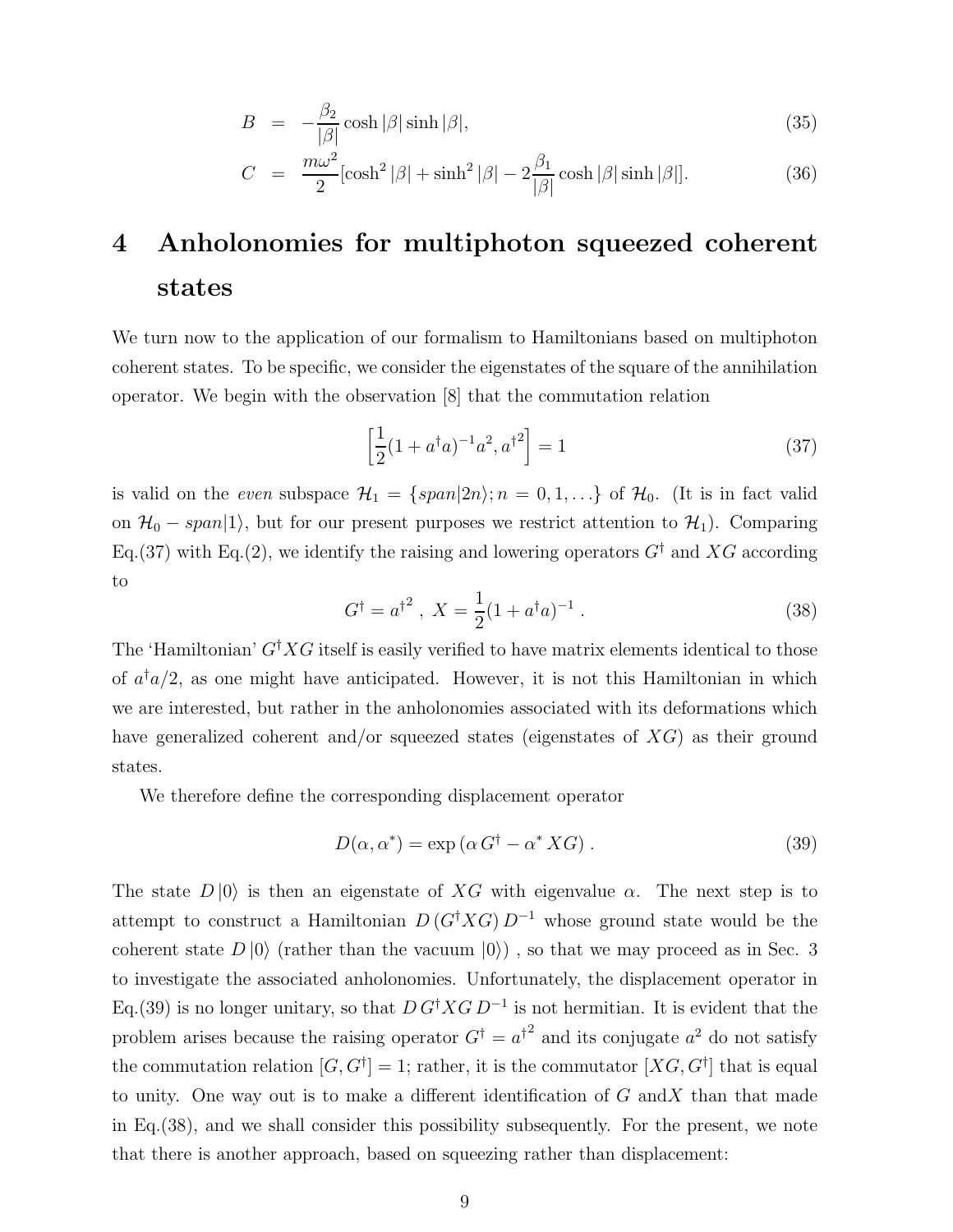The squeezing operator  $S(\beta, \beta^*)$  defined in Eq.(16) can be expanded [31] in the normalordered form

$$
S(\beta, \beta^*) = (\cosh |\beta|)^{-\frac{1}{2}} \exp\left(\frac{a^{\dagger 2}\beta}{2|\beta|} \tanh |\beta|\right)
$$

$$
\left(\sum_{r=0}^{\infty} \frac{(\text{sech}|\beta| - 1)^r}{r!} a^{\dagger r} a^r \right) \exp\left(-\frac{a^2 \beta^*}{2|\beta|} \tanh |\beta|\right).
$$
(40)

With the help of this expansion, we may establish that

$$
\frac{1}{2}(1+a^{\dagger}a)^{-1}a^2 S(\beta,\beta^*)\left|0\right\rangle = \left[\frac{\beta}{2|\beta|}\tanh|\beta|\right]S(\beta,\beta^*)\left|0\right\rangle. \tag{41}
$$

In other words, the squeezed vacuum

$$
|0,\beta\rangle \equiv S(\beta,\beta^*)\,|0\rangle\tag{42}
$$

is also a generalized coherent state (an eigenstate of the lowering operator  $XG$ ). Moreover, S is unitary. We may therefore construct the deformed, hermitian Hamiltonian (restoring the appropriate constants)

$$
H_S = \frac{1}{2} \hbar \omega \, S(\beta, \beta^*) \, \left[ a^{\dagger 2} (1 + a^{\dagger} a)^{-1} \, a^2 + 1 \right] \, S^{\dagger}(\beta, \beta^*) \,. \tag{43}
$$

The ground state of this Hamiltonian is the state  $|0, \beta\rangle$  defined in Eq.(42) :

$$
H_S |0, \beta\rangle = \frac{1}{2}\hbar\omega |0, \beta\rangle. \tag{44}
$$

The raising and lowering operators for this system are

$$
G^{\dagger}(\mathbf{R}) = S(\beta, \beta^*) a^{\dagger^2} S^{\dagger}(\beta, \beta^*)
$$
\n(45)

and

$$
X(\mathbf{R}) G(\mathbf{R}) = \frac{1}{2} S(\beta, \beta^*) (1 + a^\dagger a)^{-1} a^2 S^\dagger(\beta, \beta^*)
$$
(46)

respectively. The excited state  $|2n, \beta\rangle$   $(n = 1, 2, ...)$  of  $H_S$  is obtained by applying  $(G^{\dagger}(\mathbf{R}))^n$  to  $|0,\beta\rangle$ , and the corresponding eigenvalue is  $\hbar\omega(n+1/2)$ .

We may now consider the Berry phase acquired by the state  $|2n, \beta\rangle$  under the adiabatic, cyclic variation of the four parameters  $m, \omega, \beta_1$  and  $\beta_2$  in  $H_s$  (the first two being implicitly contained in a and  $a^{\dagger}$  as before). The answer, in fact, may be written down directly from our earlier results once we recognise that  $|2n, \beta\rangle$  is also given by

$$
|2n, \beta\rangle = S(\beta, \beta^*) |2n\rangle , \qquad (47)
$$

i.e., raising with  $(G^{\dagger})^n$  and squeezing with S can be performed in either order. The Berry phase is therefore precisely  $\gamma_{2n}^{(S)}$ , where  $\gamma_n^{(S)}$  is given by Eq.(32), and the rest of the discussion proceeds as before.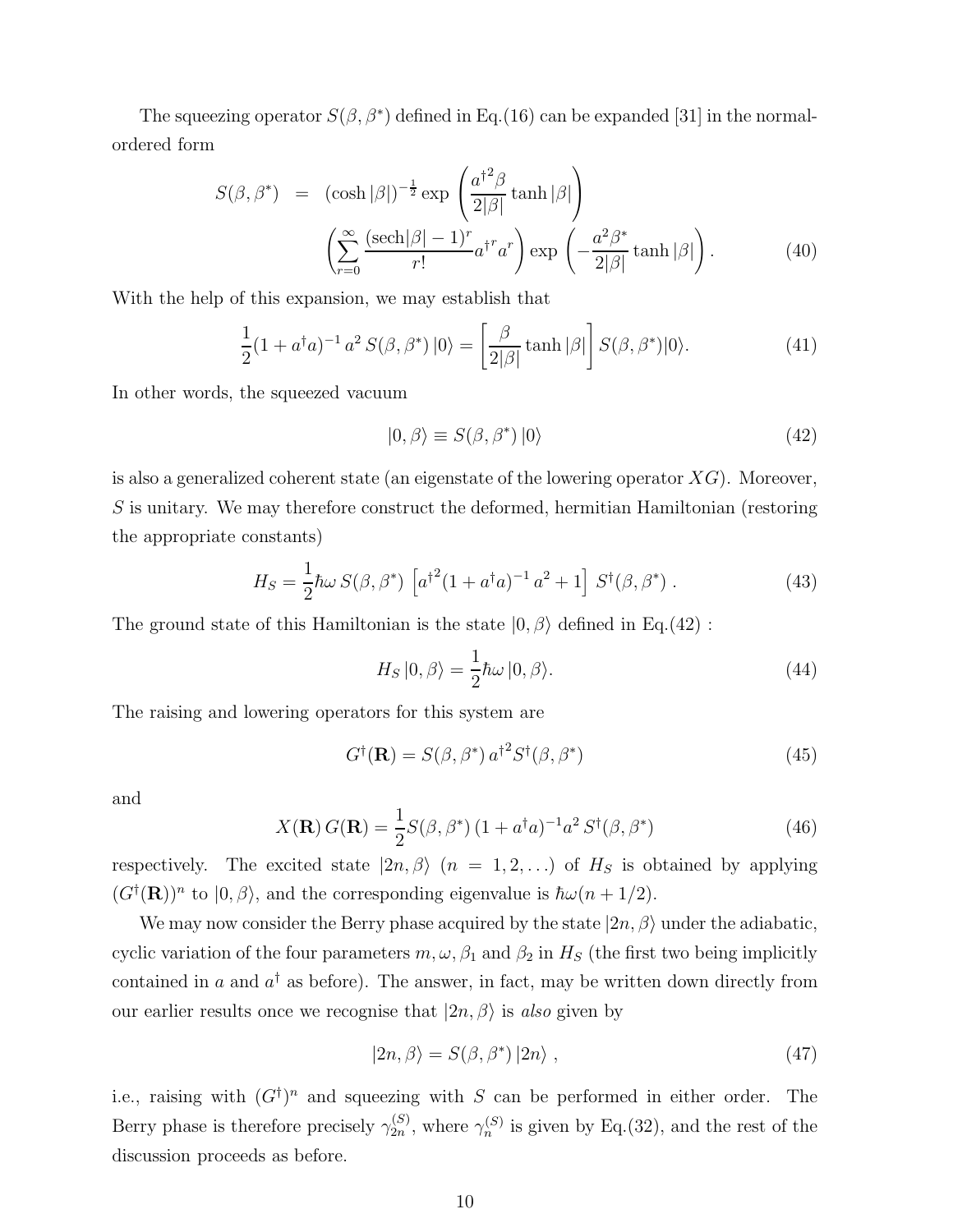Finally, let us return to the Hamiltonian (or number operator)

$$
N' = \frac{1}{2}a^{\dagger}a = \frac{1}{2}a^{\dagger^2}(1 + a^{\dagger}a)^{-1}a^2
$$
\n(48)

which, in the space  $\mathcal{H}_1$ , has eigenvalues  $0,1,2, \ldots$  The question is whether we can write N' in the form  $a_1^{\dagger} a_1$  where  $a_1^{\dagger}$  and  $a_1$  are the corresponding raising and lowering operators and, moreover,  $[a_1, a_1] = 1$  in  $\mathcal{H}_1$ . This would avoid the problem encountered earlier which arose because  $[G, G^{\dagger}]$  was not equal to the unit operator. Now, since  $(1 + a^{\dagger}a)^{-1}$ is a bounded positive operator, there exists (according to the square-root lemma [32]) a unique positive bounded operator  $(1 + a^{\dagger}a)^{-\frac{1}{2}}$  whose square is  $(1 + a^{\dagger}a)^{-1}$ . We may therefore write

$$
N' = a_1^{\dagger} a_1 \tag{49}
$$

with

$$
a_1 = 2^{-\frac{1}{2}} (1 + a^{\dagger} a)^{-\frac{1}{2}} a^2 , a_1^{\dagger} = 2^{-\frac{1}{2}} a^{\dagger 2} (1 + a^{\dagger} a)^{-\frac{1}{2}} , \qquad (50)
$$

and  $[a_1, a_1^{\dagger}] = 1$  in  $\mathcal{H}_1$ . (It is clear [33] that  $(a_1, \mathcal{H}_1)$  is isomorphic to  $(a, \mathcal{H}_0)$ , each of these constituting an irreducible representation of the basic commutation relation  $[F, F^{\dagger}] = 1$ . The procedure followed in Sec. 3 for the original oscillator Hamiltonian may now be repeated, unaltered : unitary displacement and squeezing operators

$$
D_1(\alpha, \alpha^*) = \exp\left(\alpha a_1^\dagger - \alpha^* a_1\right) \tag{51}
$$

and

$$
S_1(\beta, \beta^*) = \exp\left(\frac{\beta a_1^{1^2} - \beta^* a_1^2}{2}\right) \tag{52}
$$

may be used to deform N′ , corresponding squeezed coherent states constructed, and their anholonomies derived, exactly as in Sec. 3. It is also evident that the same process can be repeated in the (isomorphic) subspaces  $\mathcal{H}_2 \supset \mathcal{H}_3 \supset \ldots$ , where  $\mathcal{H}_k = \{span\,|2^k n\rangle\}$ , by defining the operators  $a_k, a_k^{\dagger}$  in  $\mathcal{H}_k$  recursively, according to

$$
a_k = 2^{-\frac{1}{2}} (1 + a^{\dagger}_{k-1} a_{k-1})^{-\frac{1}{2}} a_{k-1}^2 \quad , \tag{53}
$$

so that  $[a_k, a_k^{\dagger}] = 1$  in  $\mathcal{H}_k$ .

## 5 Conclusions

In this paper we have shown that, for an arbitrary Hamiltonian with equally-spaced, non-degenerate eigenvalues, the geometric phase  $\gamma_n$  of the n th eigenstate is a linear function of *n*. Crucial to the derivation of this result is the existence of raising and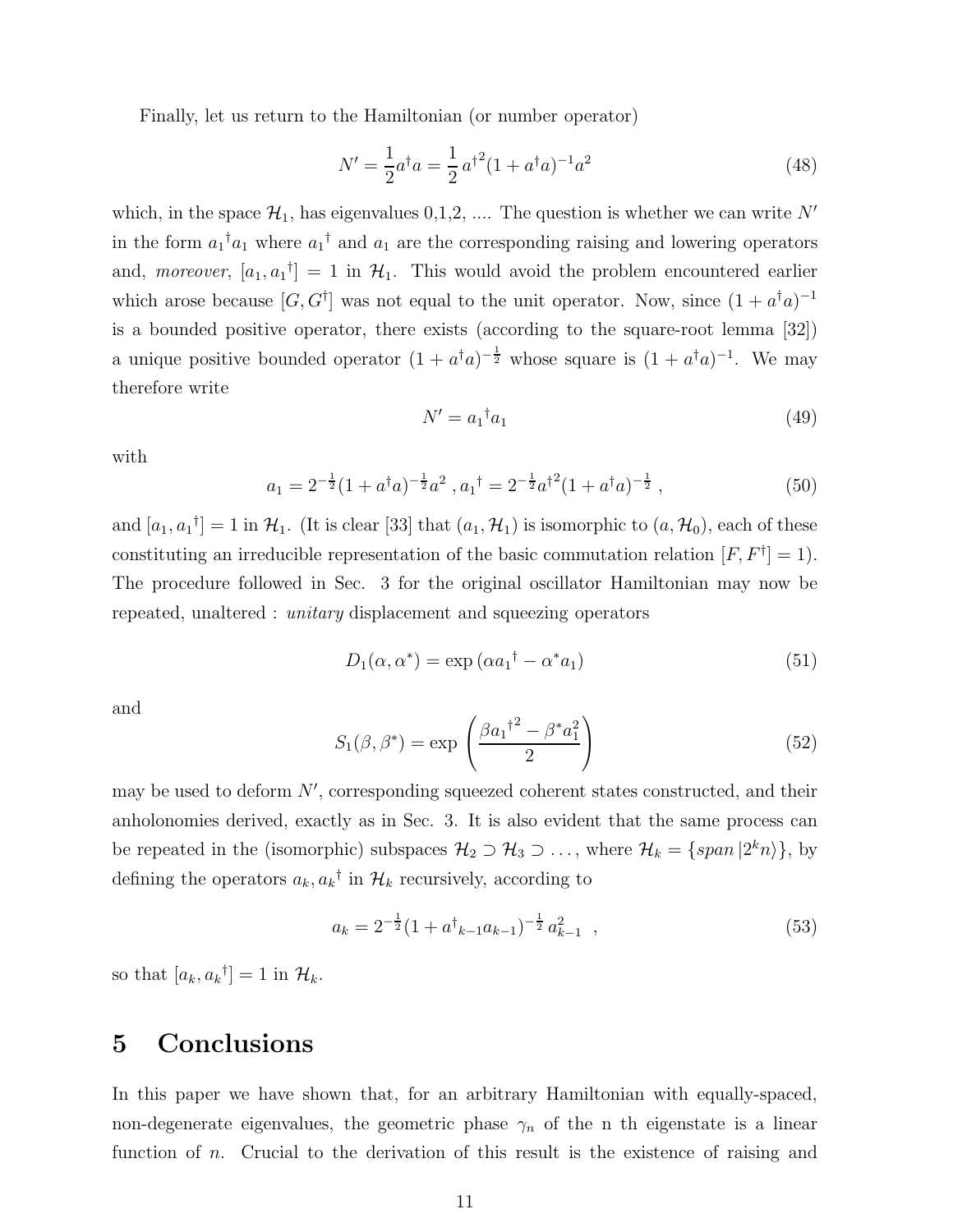lowering operators (connecting the different states,) that satisfy a definite algebra. Using the above formalism, the geometric phase was calculated both for generalized squeezed coherent states and for a class of multi-photon coherent states.

A natural question that arises is whether our approach can be extended to the case of Hamiltonians with unequally-spaced levels. Although the existence (and construction) of appropriate raising and lowering operators is not immediately obvious in the general case, one possible avenue of approach is the factorization method [34] and its recent extensions, particularly in the context of supersymmetric quantum mechanics [35]. This question is presently under investigation.

Finally, it turns out to be possible to construct coherent states (and generalized coherent states) for a class of Hamiltonians which are strictly isospectral to the harmonic oscillator [36]. While certain classes of these states are essentially unitarily equivalent to those obtained from the original oscillator Hamiltonian, other classes of coherent states can be constructed, via supersymmetry transformations, that are not unitarily equivalent to the original ones. The geometric phases associated with such states are also under investigation, and the results will be reported elsewhere.

#### Acknowledgments

We thank S. Chaturvedi, M.V. Satyanarayana, M.D. Srinivas and V. Srinivasan for useful discussions, and a referee for helpful comments.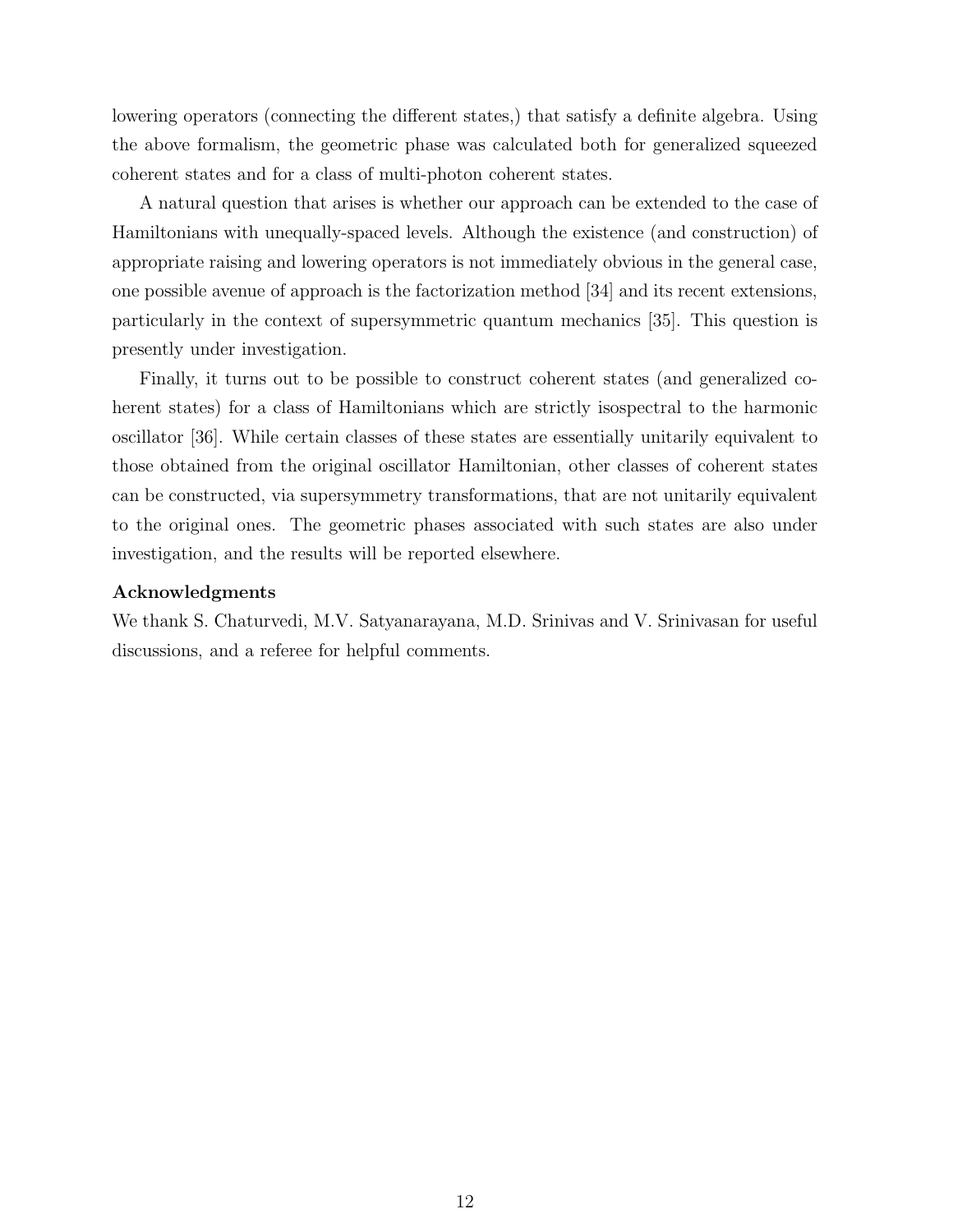### Appendix

We outline the steps leading to the explicit formulas given in Eqs.(30)-(32) for the Berry phase  $\gamma_n$  corresponding to the squeezed, displaced oscillator Hamiltonian H of Eq.(18).

To evaluate  $\gamma_0$ , given by Eq.(24), we work in the position representation, in which

$$
\gamma_0 = i \oint d\mathbf{R} \cdot \left[ \int dx \, \psi_0^*(x; \mathbf{R}) \, \nabla_{\mathbf{R}} \, \psi_0(x; \mathbf{R}) \right]
$$
(A.1)

where **R** stands for the set of six parameters  $\{m, \omega, \alpha = \alpha_1 + i\alpha_2, \beta = \beta_1 + i\beta_2\}$ . The ground state wavefunction  $\psi_0$  is found in a straight-forward manner, and is given by

$$
\psi_0(x; \mathbf{R}) = \left(\frac{m\omega}{2\pi\hbar}\right)^{\frac{1}{4}} \exp\left(-\frac{v_1^2}{4u_1}\right) \exp\left(-\frac{1}{2}ux^2 - vx\right) ,\qquad (A.2)
$$

with

$$
u = u_1 + iu_2 = \left(\frac{m\omega}{2\hbar}\right) \left(\frac{|\beta| - i\beta_2 \sinh 2|\beta|}{|\beta| \cosh 2|\beta| + \beta_1 \sinh 2|\beta|}\right) ,\qquad (A.3)
$$

$$
v = v_1 + iv_2 = \left(\frac{2m\omega}{\hbar}\right)^{\frac{1}{2}} \left(\frac{-\alpha_1|\beta| + i(\alpha_1\beta_2 - \alpha_2\beta_1)\sinh 2|\beta| - i\alpha_2|\beta|\cosh 2|\beta|}{|\beta|\cosh 2|\beta| + \beta_1\sinh 2|\beta|}\right) .
$$
 (A.4)

Next, we calculate the partial derivatives of  $\psi_0$  with respect to the six parameters (it is convenient to consider the logarithmic derivative of  $\psi_0$ , substitute these in Eq.(A.1) and carry out the (Gaussian) integrals over  $x$ , to arrive at the result

$$
\gamma_0 = \oint \left[ (\alpha_2 d\alpha_1 - \alpha_1 d\alpha_2 - \alpha_1 \alpha_2 d\lambda) + \frac{1}{2} \left( \frac{\sinh |\beta|}{|\beta|} \right)^2 (\beta_2 d\beta_1 - \beta_1 d\beta_2) - \frac{1}{2} \frac{\beta_2}{|\beta|} \sinh |\beta| \cosh |\beta| d\lambda \right],
$$
\n(A.5)

where  $\lambda = \ln (m\omega)$  as defined in Eq.(29).

We must now compute  $\gamma_1$  from Eq.(27). Using the representation given in Eq.(28) for the operator  $G(\mathbf{R})$  (and remembering that m and  $\omega$  occur in the expressions for a and  $a^{\dagger}$ ), we find

$$
\[G(\mathbf{R}), (\nabla_{\mathbf{R}} G^{\dagger}(\mathbf{R})\] \cdot d\mathbf{R} = i \frac{\beta_2}{|\beta|} \sinh |\beta| \cosh |\beta| d\lambda - i \left(\frac{\sinh |\beta|}{|\beta|}\right)^2 (\beta_2 d\beta_1 - \beta_1 d\beta_2). \tag{A.6}
$$

There is no operator dependence left in this expression because  $[a, a^{\dagger}] = 1$ . Moreover, since  $\psi_0(x; \mathbf{R})$  is normalized to unity, Eq.(27) becomes

$$
\gamma_1 = \gamma_0 + \oint \left[ \left( \frac{\sinh |\beta|}{|\beta|} \right)^2 (\beta_2 d\beta_1 - \beta_1 d\beta_2) - \frac{\beta_2}{|\beta|} \sinh |\beta| \cosh |\beta| d\lambda \right]. \tag{A.7}
$$

Substitution of Eqs.(A.5) and (A.7) in the general formula for  $\gamma_n$  (Eq.(13)) yields the results quoted in Eqs.(30)-(32).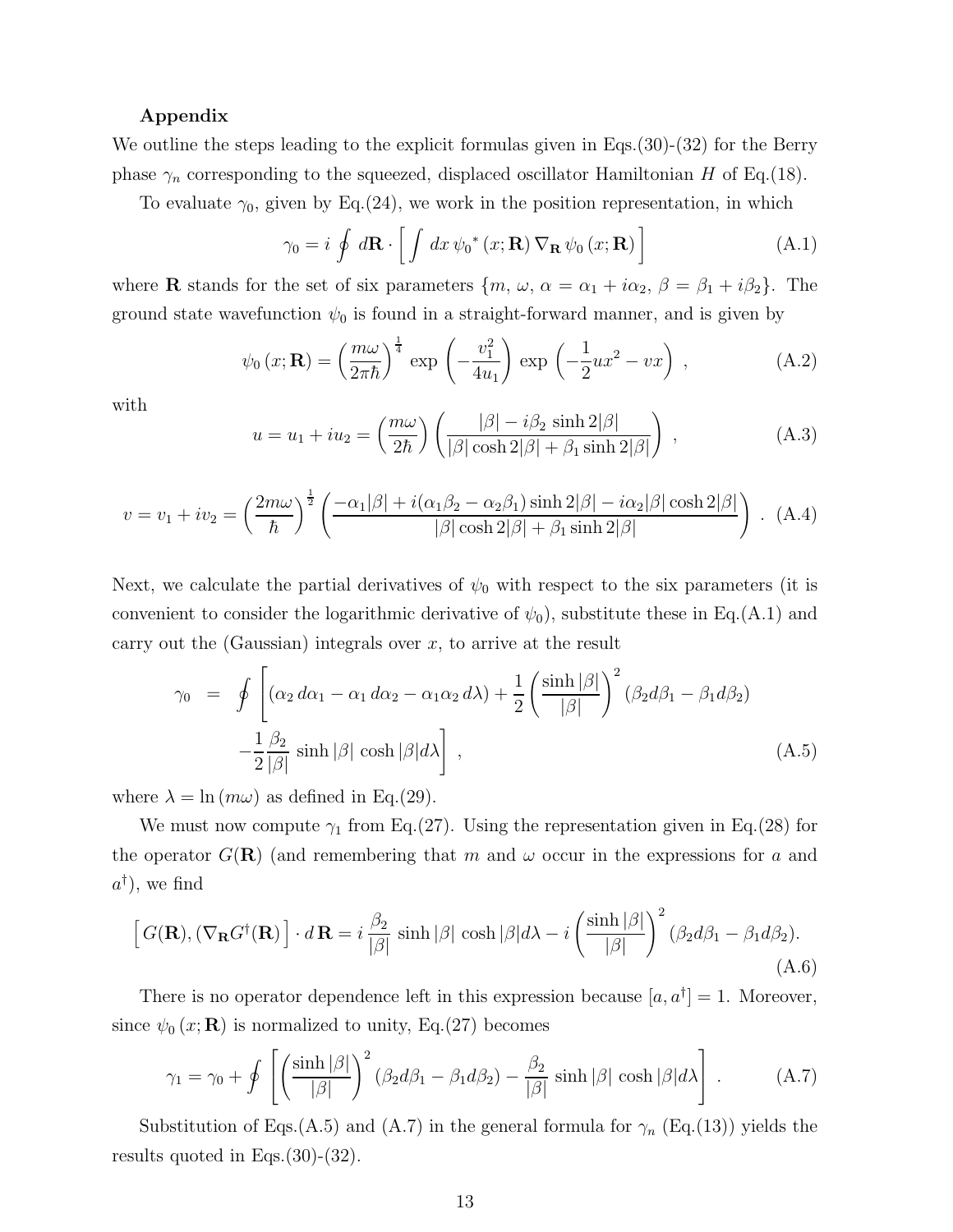## References

- [1] C.M. Caves and B.L. Schumaker, Phys. Rev. A31, 3068, 3093 (1985).
- [2] G.S.Agarwal, J. Opt. Soc. Am. B5, 1940 (1988).
- [3] H.P. Yuen, Phys. Rev. A13, 2226 (1976).
- [4] C.L.Mehta, A.K.Roy and G.M. Saxena, Phys. Rev. A46, 1565 (1992).
- [5] C.C. Gerry, J. Opt. Soc. Am. B8, 685 (1991).
- [6] K. Tara, G.S. Agarwal and S. Chaturvedi, Phys. Rev. A47, 5024 (1993).
- [7] A. Perelomov, Generalized Coherent States and Their Applications (Springer-Verlag, Berlin, 1986).
- [8] P. Shanta, S. Chaturvedi, V. Srinivasan, G.S. Agarwal and C.L. Mehta, Phys. Rev. Lett.72, 1447 (1994).
- [9] M. Hillary, Phys. Rev. A36, 3796 (1987).
- [10] C.C. Gerry and E.E. Hach, Phys. Lett. A174, 185 (1993).
- [11] M.V. Berry, Proc. R. Soc. A392, 45 (1984).
- [12] F. Wilczek and A. Zee, Phys. Rev. Lett. 52, 2111 (1984).
- [13] Y. Aharanov and J. Anandan, Phys. Rev. Lett. 58, 1593 (1987).
- [14] J. Samuel and R. Bhandari, Phys. Rev. Lett. 60, 2339 (1988).
- [15] J. Anandan, Phys. Lett. A, 129, 201 (1988).
- [16] N. Mukunda and R. Simon, Annals of Phys. 228, 205,269 (1993).
- [17] D. Thouless et. al., Phys. Rev. Lett. 49, 405 (1983); E.S. Ham, Phys. Rev. Lett. 58, 725 (1987); H. Mathur, Phys. Rev. Lett. 67, 3325 (1991).
- [18] A. Shapere and F. Wilczek (editors), Geometric Phases in Physics (World Scientific, Singapore, 1989).
- [19] D. Ellinas, S.M. Barnett and M.A. Deupertuis, Phys. Rev. A 39, 3228 (1989).
- [20] C.G. Gerry, Phys. Rev. A 39, 3204 (1989).